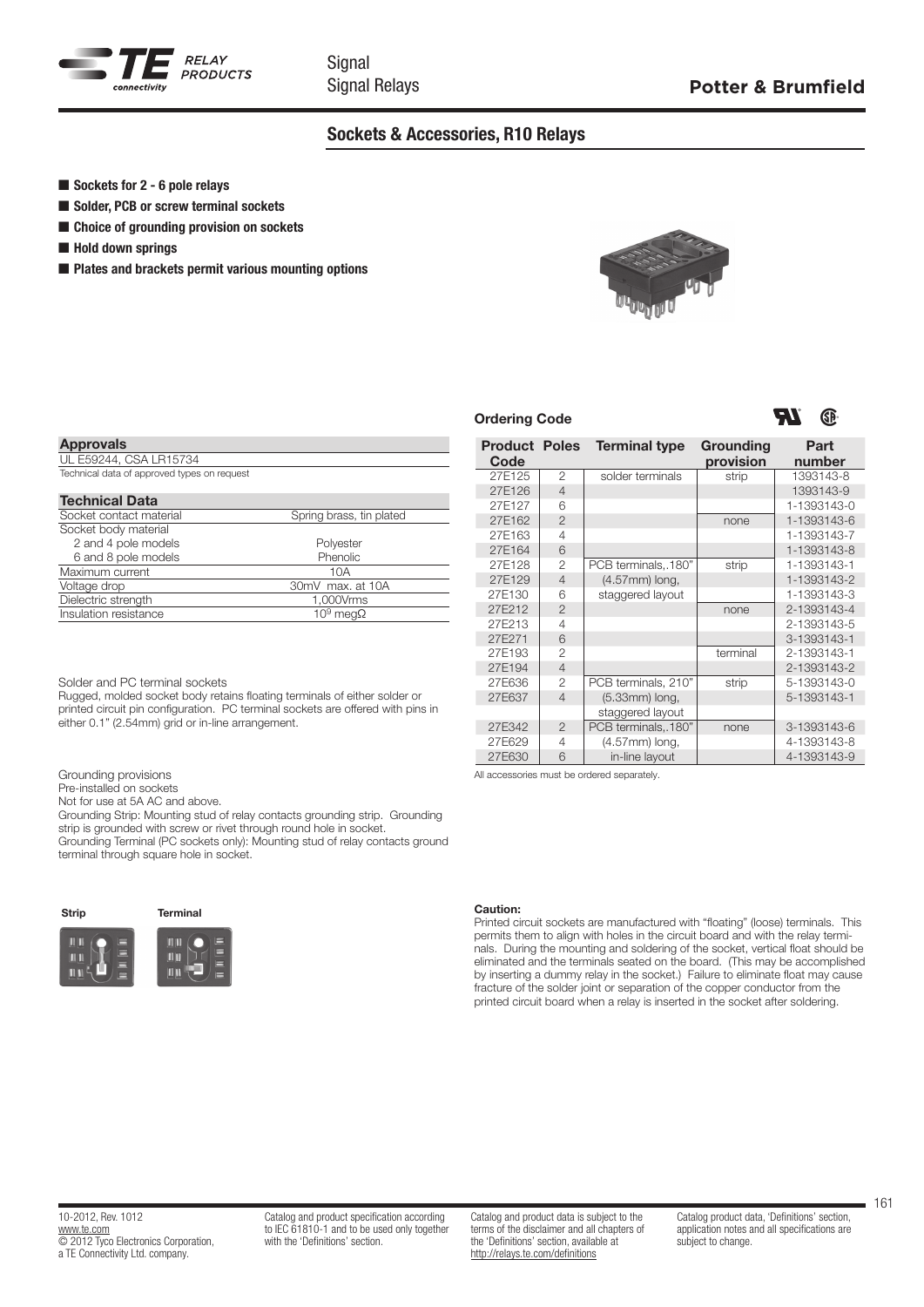

# Sockets & Accessories, R10 Relays (Continued)

#### Dimensions



## PCB layout

Solder and PC terminal sockets Sockets Sockets with staggered PC terminals



Sockets with inline PC terminals

### PCB layout (top view)

Sockets with solder terminals





162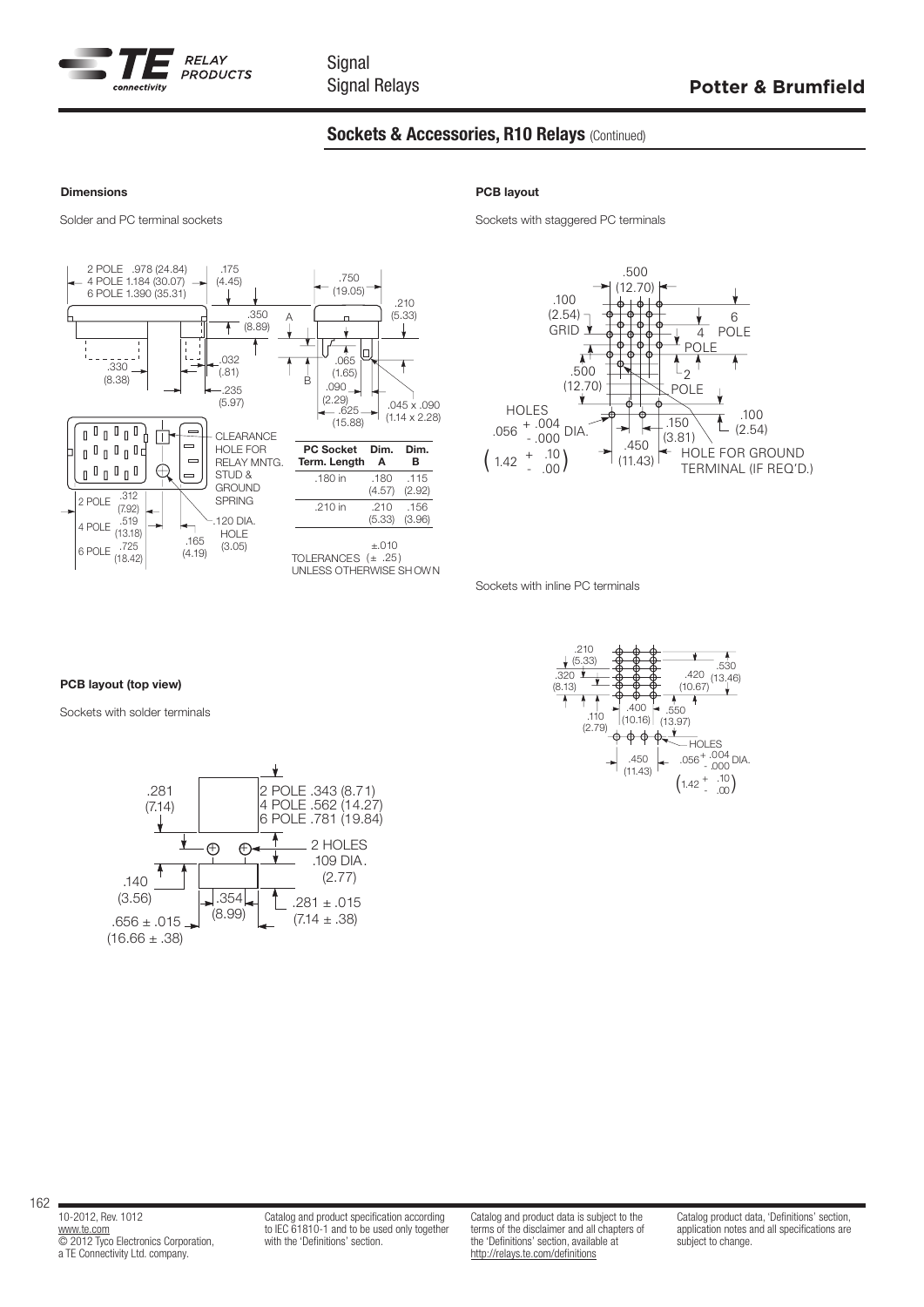

# Sockets & Accessories, R10 Relays (Continued)

## Ordering Code

| Code   |                | type   | type    | <b>Product Poles Terminal Mount Grounding</b><br>provision | Part<br>number |
|--------|----------------|--------|---------|------------------------------------------------------------|----------------|
| 27E317 | $\mathcal{P}$  | solder | bracket | strip                                                      | 3-1393143-4    |
| 27E152 | $\overline{4}$ |        |         |                                                            | 1-1393143-5    |
| 27E446 | $\mathfrak{D}$ | solder | flange  | strip                                                      | 4-1393143-1    |
| 27E447 | $\overline{4}$ |        |         |                                                            | 4-1393143-2    |
| 27E448 | 6              |        |         |                                                            | 4-1393143-3    |
| 27E460 | $\overline{2}$ | screw  | track/  | none                                                       | 1393837-1      |
| 27E461 | 4              |        | chassis |                                                            | 4-1393143-4    |
| 27E462 | 6              |        |         |                                                            | 4-1393143-5    |

All accessories must be ordered separately.

## Dimensions

Bracket Mount socket 27E317 and 27E152 Allows solder terminal relay to mount flat on a chassis.



#### Flange mount socket 27E446, 27E447, 27E448 Solder terminal socket with tin-plated terminals and grounding strip pre-assembled on .065" (1.65mm) steel mounting plate. Requires only one chassis cutout.





Track mount sockets 27E460, 27E461, 27E462 Provides front wiring, screw terminal connections for R10 family relays. No grounding provision.

2 pole terminal wiring code

(2) MTNG. HOLES



| Socket | Poles | Dim A            | Dim B            | Dim C            |
|--------|-------|------------------|------------------|------------------|
| 27F446 | 2     | 1.437<br>(36.50) | 1.822<br>(46.27) | .937<br>(23.80)  |
| 27F447 |       | 1.687<br>(42.85) | 2.072<br>(52.63) | 1.125<br>(28.58) |
| 27F448 | 6     | 1.875<br>(47.63) | 2.260<br>(57.40) | 1.343<br>(34.11) |

4 pole terminal wiring code 6 pole terminal wiring code







Suggested track mounting Suggested chassis mounting



10-2012, Rev. 1012 [www.te.com](http://www.te.com) © 2012 Tyco Electronics Corporation, a TE Connectivity Ltd. company.

Catalog and product specification according to IEC 61810-1 and to be used only together with the 'Definitions' section.

Catalog and product data is subject to the terms of the disclaimer and all chapters of the 'Definitions' section, available at <http://relays.te.com/definitions>

Catalog product data, 'Definitions' section, application notes and all specifications are subject to change.

163